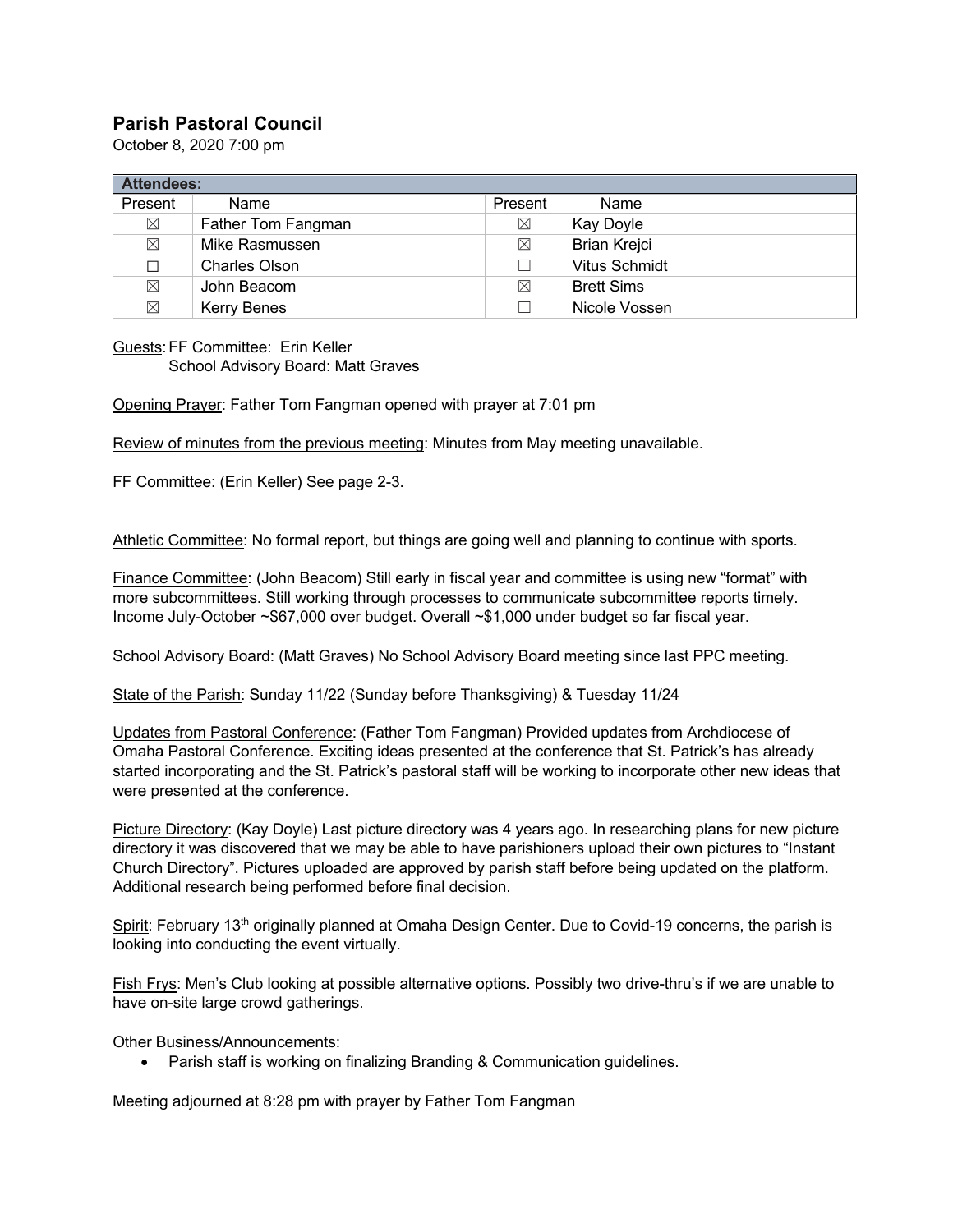## Family Faith Formation

- 196 Families coming to campus monthly
- 43 Family Faith Small Groups
- Curriculum Focus this year: 7 Sacraments & bringing the Church into the home
- Groups meet 1x month on campus and 1x off campus for further fellowship.
- 248 Families opted to Home School are seeing more families opt into homeschool this week as CoVID cases rise.
- <5% of families opted to not return this year

Youth Ministry

- Leading 7/8 grade Wednesday evening confirmation prep
- Spending lunch times with middle school
- Alpha for teens
- Visitng classrooms
- Core team for six confirmation retreats
- Visiting skutt weekly
- Working on visiting Elkhorn high, Prep and Mt. Michael
- Working on HS bible study
- 7/8 community third Wednesday of the month

Sacramental Prep

- Included homeschool materials/school classroom materials and visits/Wednesday evenings
- First Reconciliation retreats Sept 19/26
- SPIRIT confirmation retreats Sept 12, Oct 3, and Oct 5/6
- First Eucharist retreats Oct 9, 10 & 17
- Identity in Christ retreats Oct 23, 24 & Nov 7

School Ministry (additional)

- Eucharistic Procession
- Consecration to the Sacred Heart of Jesus through the Immaculate Heart of Mary